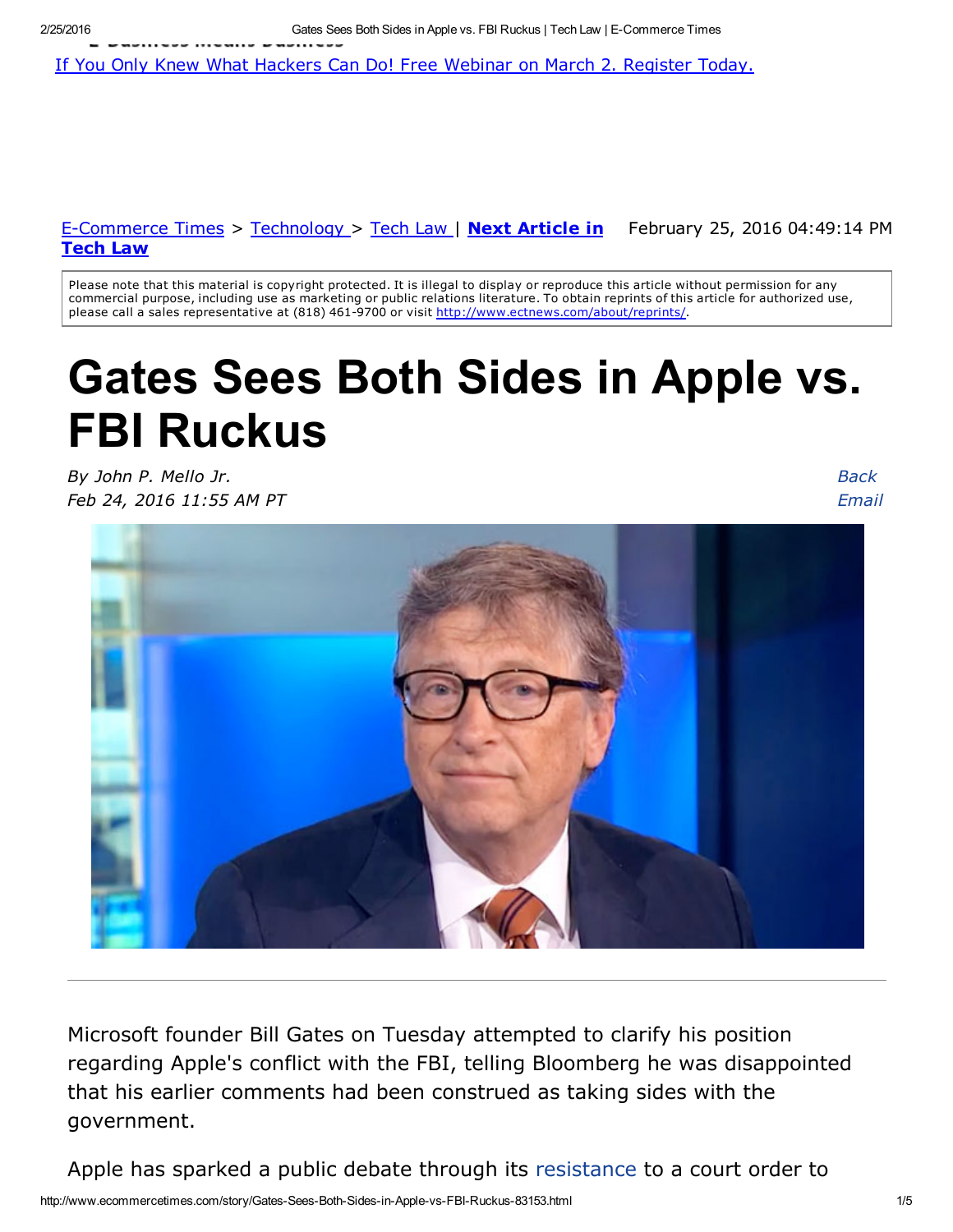unscramble the data on the iPhone used by one of the San Bernardino terrorists.

The FBI has sought to access the data in the course of its investigation, but Apple has argued that unlocking it could jeopardize the privacy of millions of people.

Gates on Monday appeared to discount Apple's position in an interview with the *Financial Times*, noting that the government's request was specific to one case, and that it was not seeking a means for general access. He compared it to obtaining phone or bank records to aid specific investigations.

However, Gates had more to say on the subject a day later, when he acknowledged that the government had a history of overstepping its bounds.

Still, with the right safeguards in place, he told Bloomberg, government should be able to access information to perform valuable services for citizens, such as fighting terrorism.

"The government shouldn't have to be completely blind," Gates said.

#### Dubious Privacy Issue

"Gates is absolutely right," maintained Al Berman, president of DRI [International.](https://drii.org/)

"It's a very specific case. It doesn't extend beyond this phone in the possession of the FBI," he told the E-Commerce Times.

"It's a one-off, and it's such a specific one-off that I think we're trying to make it bigger than it is," Berman added.

Apple should [cooperate](http://www.ovedlaw.com/) with the FBI, said Darren Oved, a partner in Oved & Oved.

"The facts of this case are very favorable to the government," he told the E-Commerce Times.

"What we have is a dead murderer's alleged right to privacy versus a very real right to protect the citizens of San Bernardino, the state of California and the United States from any potential real harm," Oved contended.

"When you weigh those two against each other," he reasoned, "I think Apple should do what the FBI wants it to do."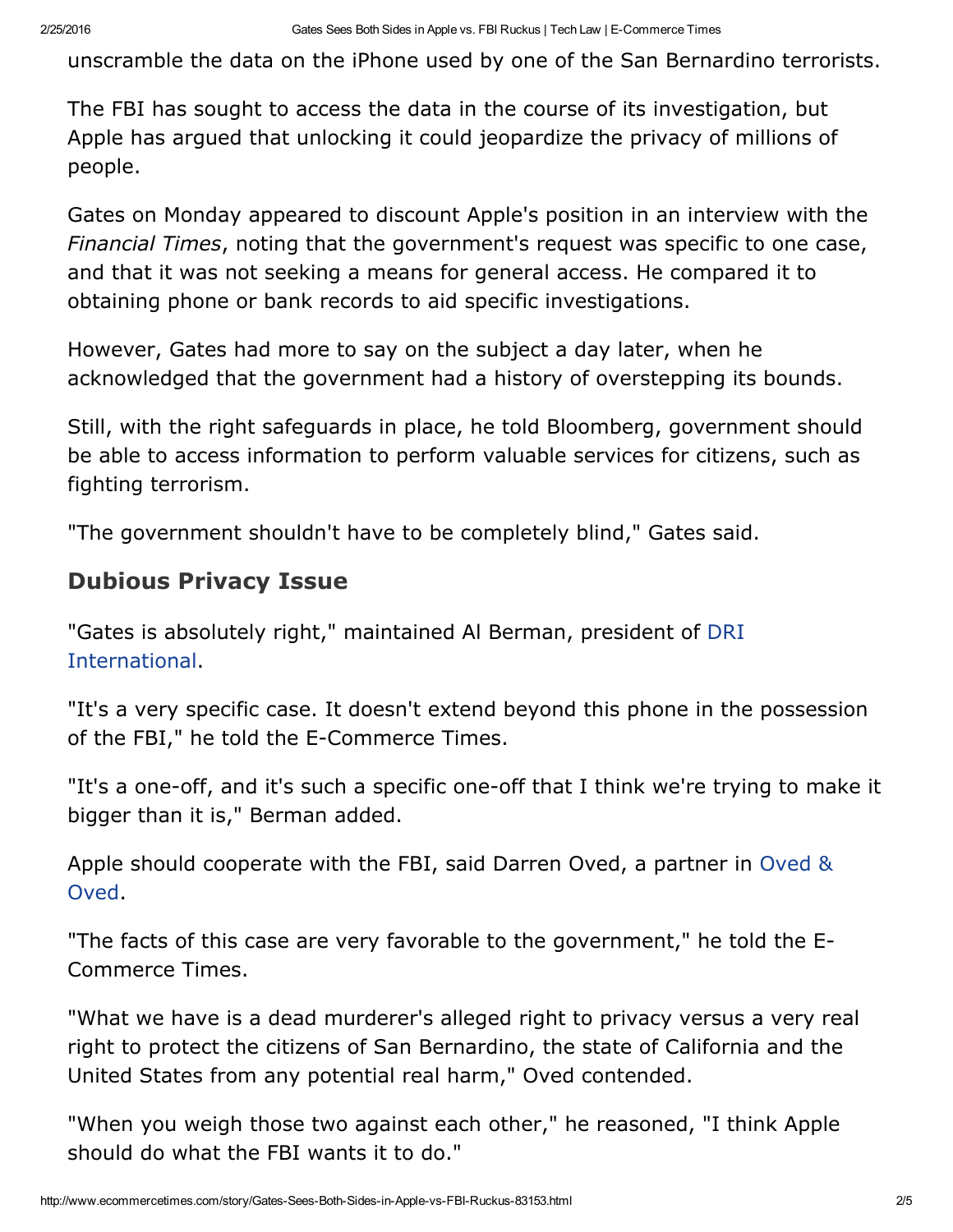Further, the data on the iPhone doesn't need Apple's protection to ensure the privacy of the phone's operator, Oved maintained.

"The device in question here belongs to San Bernardino County. The law is undisputed that any information on a device that belongs to an employer is the employer's," he explained.

"Since San Bernardino County is a public organization, the government can make a very compelling argument that the information contained on the phone is part of the public record, and we should be allowed to see it," Oved added.

#### Need to Hunt Terror Cells

Apple should help the FBI find more terrorists, noted Nitsana Darshan-Leitner, founder of the Israel Law [Center](http://israellawcenter.org/).

"The FBI needs Apple's help because there are other terrorist cells that the FBI needs to hunt down before [those cells] harm others," she told the E-Commerce Times.

"There's no reason to believe that the FBI will reuse this one-time case to create a broad precedent for more and more subpoenas," Darshan-Leitner said.

"Bill Gates realized that, and that's why he said what he said," she added.

### Slippery Slope

Gates is out of touch with the industry he helped create, opined Michael Harris, chief marketing officer with [Guidance](https://www2.guidancesoftware.com/) Software.

"Gates doesn't understand the real issue. He sounds like a guy who hasn't moved forward in 20 years in terms of what technology can do and how it works," he told the E-Commerce Times.

The analogy between what the FBI was asking of Apple and searching bank records is misguided, Harris contended.

"They want Apple to write custom code," he said. "Once you do that, that's not at all the same as supplying records from a database."

If Apple does what the FBI wants done, it will set a dangerous precedent, maintained Nathan Leamer, policy analyst at the R Street [Institute](http://www.rstreet.org/).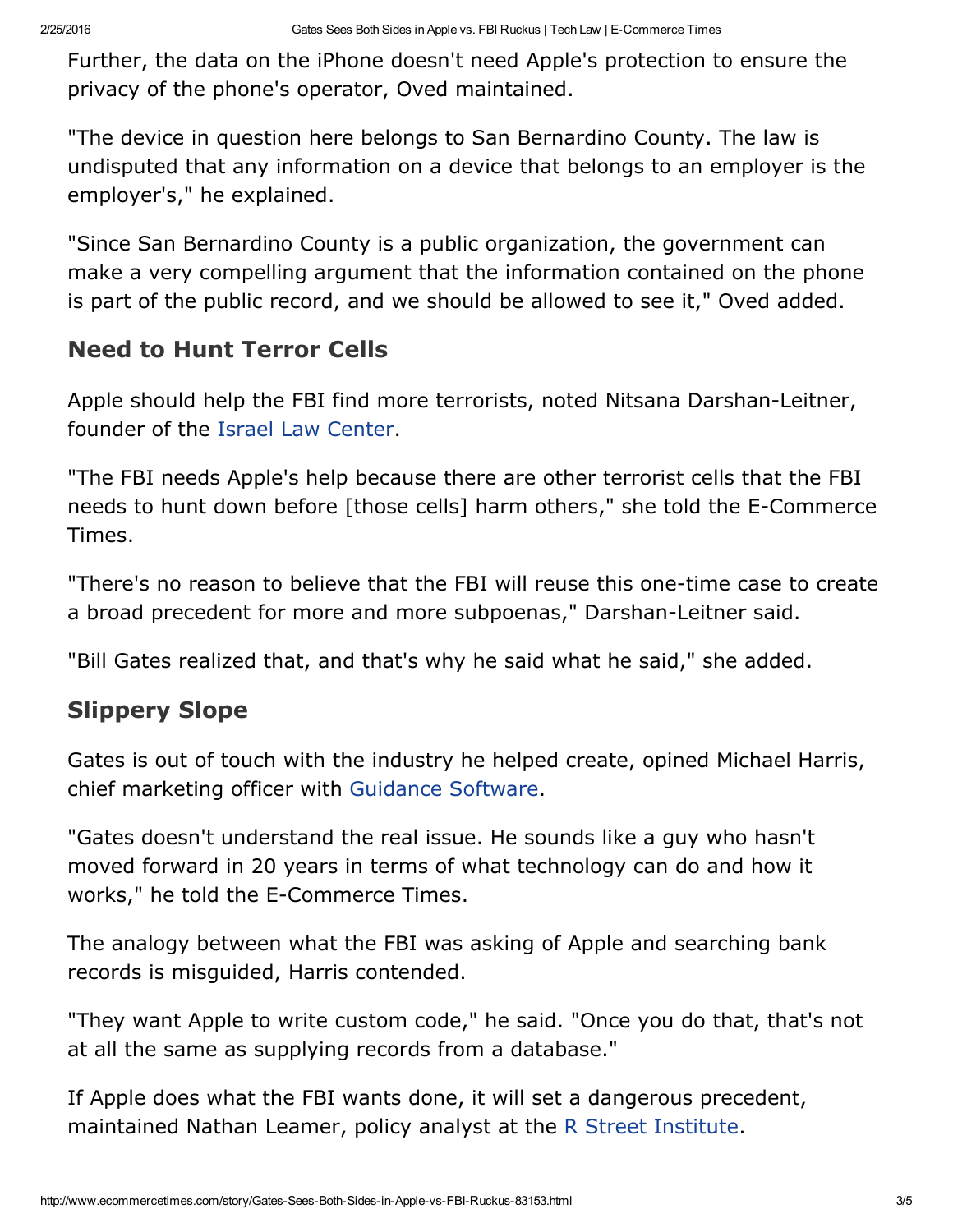"You're compelling a company to create out of thin air an FBI OS to enable access to a phone. I'm not sure how you limit that," he told the E-Commerce Times.

#### Upsetting Delicate Balance

The San Bernardino case -- however it's resolved -- could have a significant ripple effect.

"There are 15 other cases where the FBI wants Apple's help to break into other iPhones," observed Amit Sethi, principal consultant for mobile security at [Cigital](http://www.cigital.com/).

"If Apple helps in this one case, it will have to help in those 15 cases as well. Then what about other law enforcement agencies and foreign governments?" he asked.

"It's a bad precedent," Sethi told the E-Commerce Times, "because while it may seem like a one-off case, it's really not."

Forcing Apple to cooperate with the FBI could upset a delicate balance in society, noted Suzanne Nossel, executive director of the PEN [American](https://www.pen.org/) Center.

"We're concerned that the careful balance between security and liberty plays out differently when a counterterrorism investigation is involved," she told the E-Commerce Times."Our concern is that by complying with this request, Apple is going to compromise the privacy not just of these individuals who are associated with this terrible crime but the privacy of millions of others."

John Mello is a freelance technology writer and contributor to *Chief Security Officer* magazine. You can connect with him on [Google+.](https://plus.google.com/117893803669484882191?rel=author)



## Reader Comments